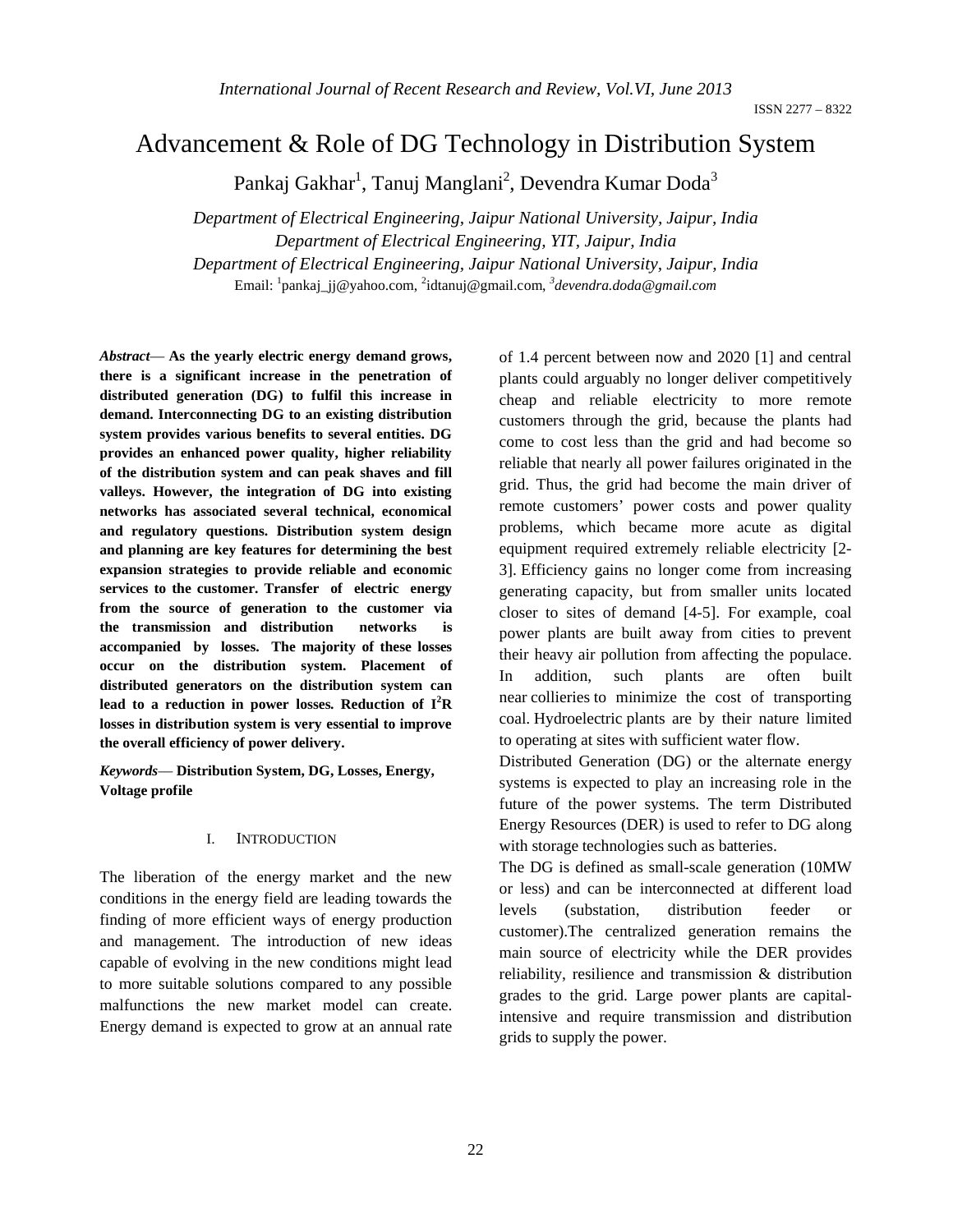The technologies for DG are based on reciprocating engines, photovoltaic, fuel cells, combustion gas turbines, micro turbines and wind turbines. The technologies are also called alternate energy systems as they provide an alternative to the traditional electricity sources i.e. oil, gas, coal, water etc. and can also be used to enhance the current electrical system. DGs are becoming increasingly popular due to their low emission, low noise levels and high efficiency. One of the main advantages of DG is their close proximity to the customer loads they are serving. DG can play an important role in improving the reliability of the current grid, reducing the losses, providing voltage support and improving power quality.

The 'growing pains' of this transformation – price instability, an ageing infrastructure, changing regulatory environments – are causing both energy users and electric utilities to take another look at the benefits of distributed generation (DG)[6].

## II. LITERATURE SURVEY

Distributed generation (DG) provides a more efficient alternative to the traditional energy system. In the previous sections, distributed generation was loosely defined as small-scale electricity generation. But what exactly is small-scale electricity generation? Is it possible to give a more concrete definition? A short survey of the literature shows that there is no consensus. The literature acknowledges the flaws of the traditional power system and explores new methods for electricity generation and distribution.

Many papers have investigated the importance of the distributed generation (DG) and its applications in enhancing the electrical system. The authors of [7] discuss different applications of DG and its cost analysis. The paper presents different DG technologies and the potential benefits of DG that include reliability, deferral of power delivery investments, and environmental benefits. Also, in [8], the potential of distributed generation to provide ancillary services is discussed. The paper demonstrates the potential of different types of DG along with proper power electronic interface to provide ancillary services to the main grid .

Chambers [9] also defines distributed generation as relatively small generation units of 30 MW or less, such units being located at or near customer sites to meet specific customer needs, to support economic operation of the distribution grid, or both. Dondi et al. [10] define distributed generation as a small source of electric power generation or storage (typically ranging from less than a kW to tens of MW) which is not a part of a large central power system and which is located close to the load. These authors also include storage facilities in the definition of distributed generation, which is not conventional. Ackermann et al. [11] define distributed generation in terms of connection and location rather than in terms of generation capacity. They define a distributed generation source as an electric power generation source connected directly to the distribution network or on the customer side of the meter.

The penetration of DG may impact the operation of a distribution network in both beneficial and detrimental ways. Some of the positive impacts of DG are: voltage support, power loss reduction, support of ancillary services and improved reliability, whereas negative ones are protection coordination, dynamic stability and islanding. In order to maximize benefits and minimize problems, technical constraints concerning the interconnection of DG units and their penetration levels are being adopted worldwide. Furthermore, the presence of DG in the deregulated market has raised new regulatory issues, concerning financial incentives, cost allocation methods, generation management techniques, etc.

There are a number of approaches proposed for placement and sizing of DG units. Chiradeja and Ramkumar [12] presented a general approach and set of indices to assess and quantify the technical benefits of DG in terms of voltage profile improvement, line loss reduction and environmental impact reduction. Khan and Choudhry [13] developed an algorithm based on analytical approach to improve the voltage profile and to reduce the power loss under randomly distributed load conditions with low power factor for single DG as well as multi DG systems. Hung et al. [14] used an improved analytical method for identification of the best location and optimal power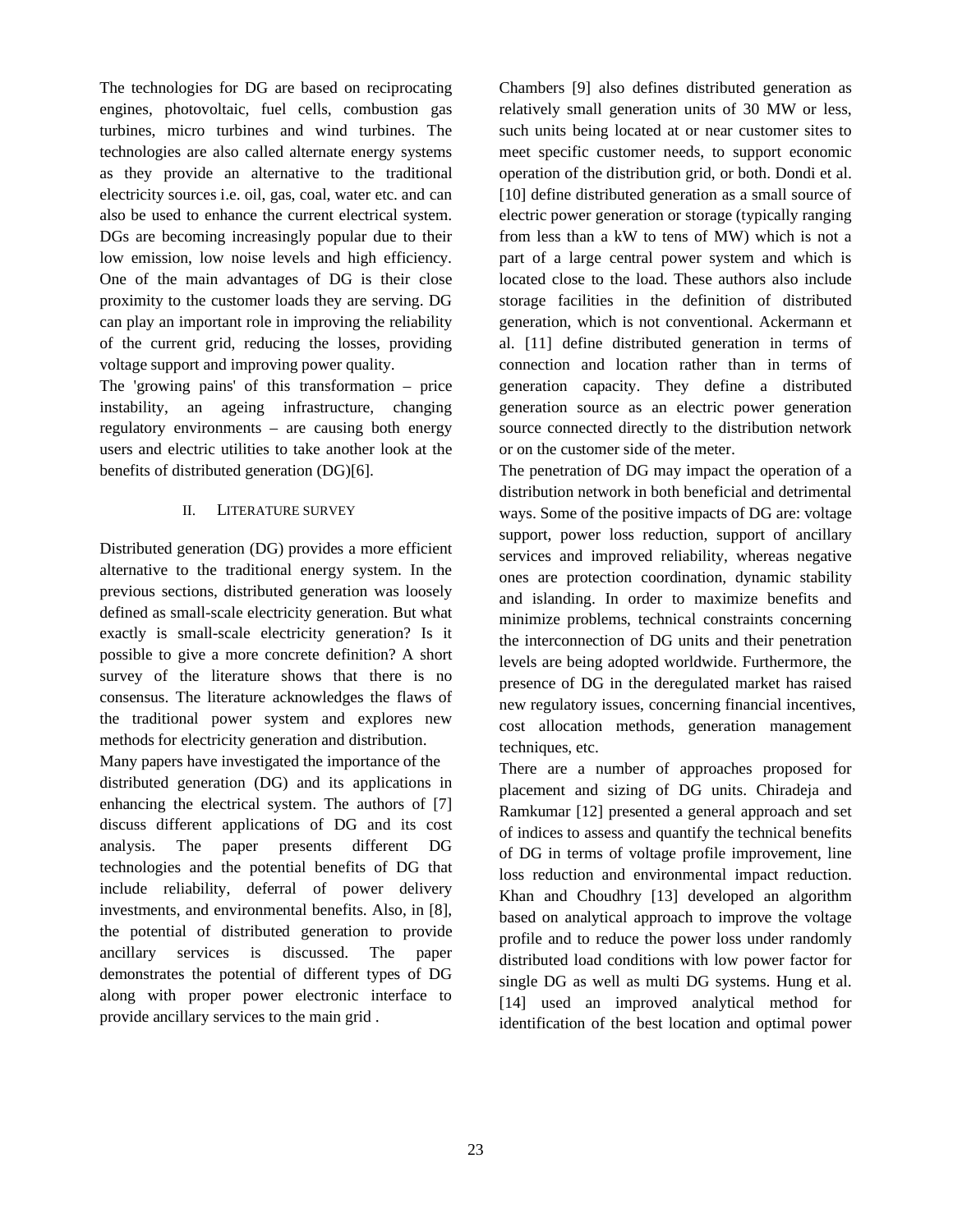factor for placing multiple DGs to achieve loss reduction in large-scale primary distribution networks. For optimal placement of DG, Mithulanathan et al. [15] presented a genetic algorithm based approach to minimize the real power loss in the system and found a significant reduction in the system loss. The optimal sizing and siting of DGs was investigated by Ghosh et al. [16] to minimize both cost and loss with proper weighing factors using Newton-Raphson (NR) load flow method. Ziari et al. [17] proposed a discrete particle swarm optimization and genetic algorithm (GA) based approach for optimal planning of DG in distribution network to minimize loss and improve reliability. Kamel and Karmanshahi [18] proposed an algorithm for optimal sizing and siting of DGs at any bus in the distribution system to minimize losses and found that the total losses in the distribution network would reduce by nearly 85%, if DGs were located at the optimal locations with optimal sizes. Singh et al. [19] discussed a multi-objective performance index based technique using GA for optimal location and sizing of DG resources in distribution systems.

Celli et al. [20] proposed an algorithm to determine location and size of distributed generators by minimizing different functions related to cost of energy losses, cost of service interruptions, cost of network upgrading and cost of energy purchased. Devi and Subramanyam [21] used fuzzy logic for DG placement and calculations at given power factor. Dasan and Devi [22] used fuzzy adaptation of evolutionary programming to find size of DGs. Wallance and Harrison [23] presented the optimal power flow based technique to determine the maximum capacity of generation that can be accommodated in a network. Dent [24] used optimal power flow based method incorporating voltage step constraints for determining the capacity of network to accommodate DG. A hybrid method employing genetic algorithms and optimal power flow is presented by Harrison et al. [25] to find sites in a distribution network for connecting a pre defined number of DGs. A multi-objective performance index-based determination of size and location of DG in distribution systems with different load models was presented by Singh et al. [26] and implemented using

GA. A methodology based on GA was presented by Singh and Goswami [27] to accommodate DG in distribution network by maximization of profit, reduction of losses and improvement in voltage regulation. Implementation of Distributed Generation was proposed by Khan and Choudhry [28] to find optimal size and location of DG in presence of nonuniformly distributed loads. The size and power factor for DG were found by using analytical expressions in [29-30] to minimize losses. In [31], a mixed integer linear program was proposed to determine of optimum location. A determination of the allowable DG penetration level is carried out based on harmonic limit consideration in [32], which is restricted to radial distribution feeders with uniform, linearly increasing or decreasing load pattern. The placement of one DG unit with specific size in [33] was explained. In this paper multi objective function such as power line losses, modify of voltage profile, line loading capacity and short circuit level were considered. P-V curves in [34] have been used for analysing voltage stability in electric power system to determine the optimum size and location of multiple DG units to minimize the system losses under limits of the voltage at each node of the system.

Distributed generation is any small-scale electrical power generation technology that provides electric power at or near the load site; it is either interconnected to the distribution system, directly to the customer's facilities, or both.

DG can provide a multitude of services to both utilities and consumers, including standby generation, peak shaving capability, peak sharing, base load generation, or combined heat and power that provide for the thermal and electrical loads of a given site. Less well understood benefits include ancillary services — VAR support, voltage support, network stability, spinning reserve, and others — which may ultimately be of more economic benefit than simple energy for the intended load.

Here some of the DG technologies, which are available at the present: photovoltaic systems, wind turbines, fuel cells, micro turbines, synchronous and induction generators are introduced.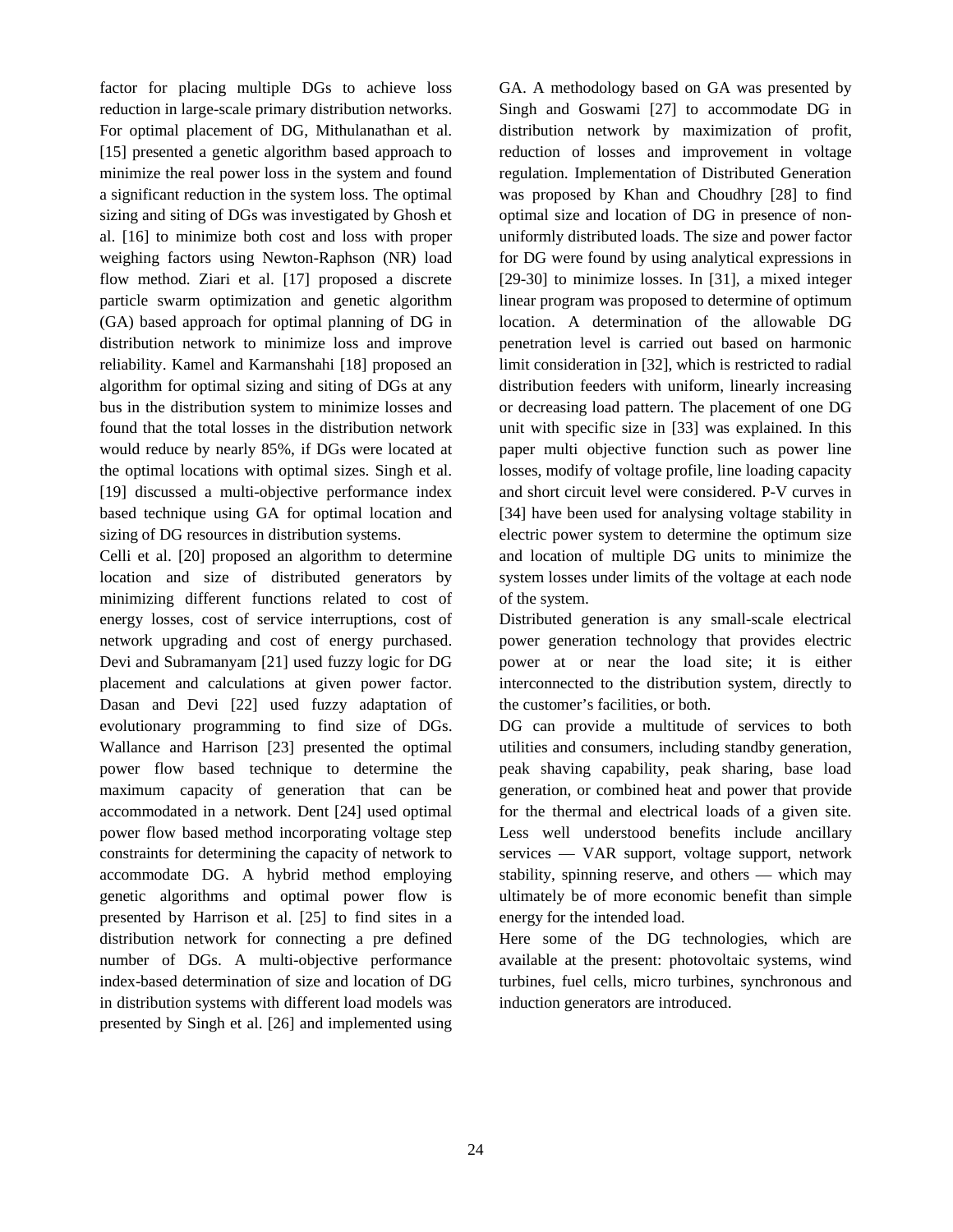## *A. Photovoltaic Systems*

A photovoltaic system, converts the light received from the sun into electric energy. In this system, semi conductive materials are used in the construction of solar cells, which transform the self contained energy of photons into electricity, when they are exposed to sun light. The cells are placed in an array that is either fixed or moving to keep tracking the sun in order to generate the maximum power [35].

They produce no emissions, and require minimal maintenance. However, they can be quite costly. Less expensive components and advancements in the manufacturing process are required to eliminate the economic barriers now impeding wide-spread use of PV systems. Photovoltaics are currently being used primarily in remote locations without grid connections and also to generate green power.

Commonly known as solar panels, photovoltaic (PV) panels are widely available for both commercial and domestic use. Panels range from less than 5 kW and units can be combined to form a system of any size. These systems are environmental friendly without any kind of emission, easy to use, with simple designs and it does not require any other fuel than solar light. On the other hand, they need large spaces and the initial cost is high.



Fig. 1 Photovoltaic System

## *B. Wind Turbines*

Wind turbines transform wind energy into electricity. Wind turbines are currently available from many manufacturers and range in size from less than 5 to over 1,000 kW. The wind is a highly variable source, which cannot be stored, thus, it must be handled according to this characteristic. A general scheme of a wind turbine is shown in Fig. 2, where its main components are presented [35]. They provide a relatively inexpensive (compared to other renewable) way to produce electricity, but as they rely upon the variable and somewhat unpredictable wind, are unsuitable for continuous power needs.



Fig. 2 Schematic Operation Diagram of a Wind Turbine

The principle of operation of a wind turbine is characterized by two conversion steps. First the rotor extract the kinetic energy of the wind, changing it into mechanical torque in the shaft; and in the second step the generation system converts this torque into electricity.

Development efforts look to pair wind turbines with battery storage systems that can provide power in those times when the turbine is not turning. Wind turbines are being used primarily in remote locations not connected to the grid and by energy companies to provide green power.

#### *C. Fuel Cells*

Fuel cells are not only very efficient but also have very low emission levels. A fuel cell operates like a battery. Fuel cells operation is similar to a battery that is continuously charged with a fuel gas with high hydrogen content; this is the charge of the fuel cell together with air, which supplies the required oxygen for the chemical reaction [35].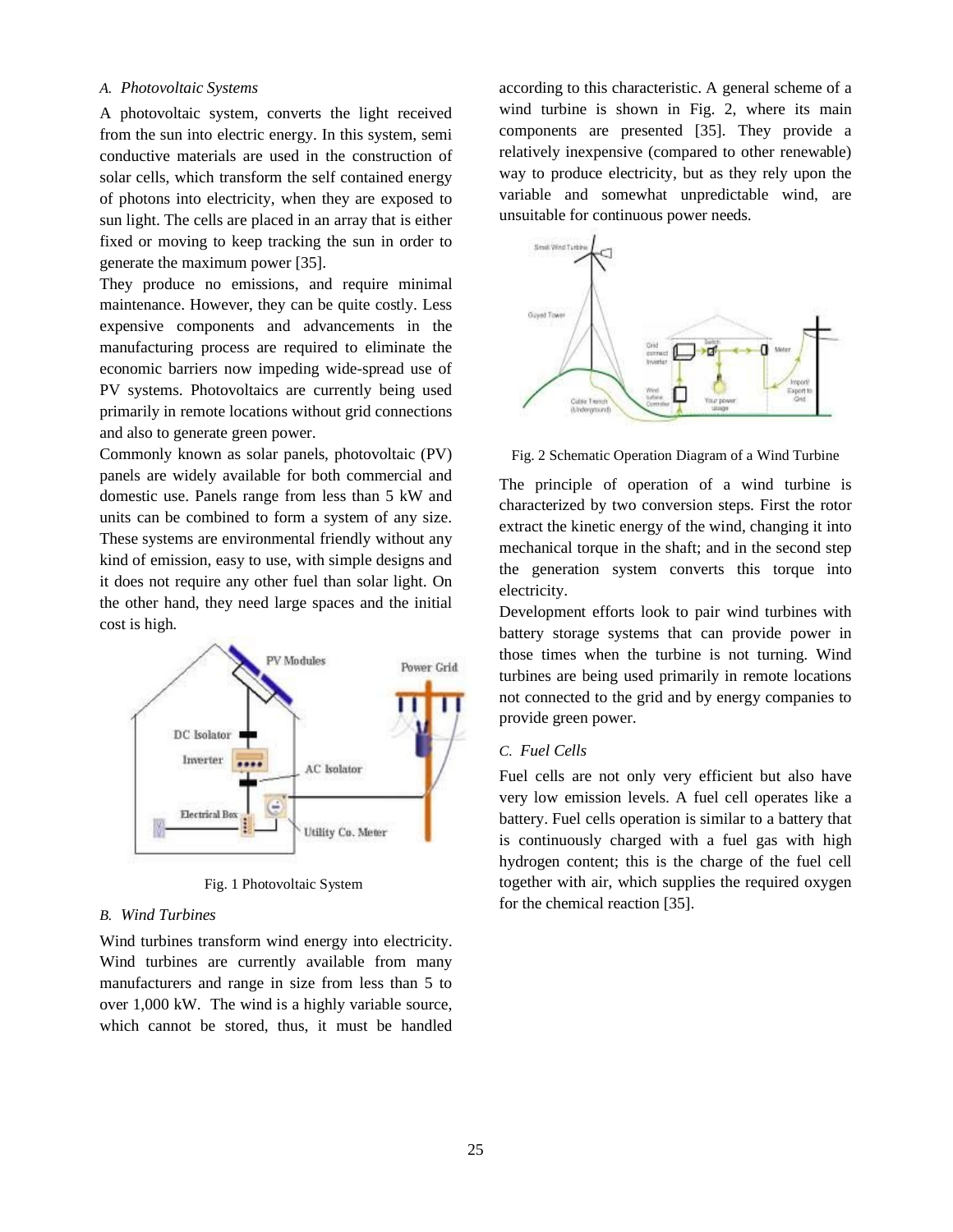

Fig. 3 Schematic Diagram of a Fuel Cell

It supplies electricity by combining hydrogen and oxygen electrochemically without combustion. However, while the battery is a storage device for energy that is eventually used up and must be recharged, the fuel cell is permanently fed with fuel and an oxidant, so that the electrical power generation continues. The final product is pure water; the electrochemical reaction generates electricity and heat without a flame ("cold combustion"). The fuel cell utilizes the reaction of hydrogen and oxygen with the aid of an ion conducting electrolyte to produce an induced DC voltage. The DC voltage is converted into AC voltage using inverters and then is delivered to the grid. A single cell provides currently being used provide premium power.

#### *D. Micro turbines*

A new and emerging technology, micro turbines are currently only available from a few manufacturers.

A micro-turbine is a mechanism that uses the flow of a gas, to covert thermal energy into mechanical energy. The combustible (usually gas) is mixed in the combustor chamber with air, which is pumped by the compressor. This product makes the turbine to rotate, which at the same time, impulses the generator and the compressor. In the most commonly used design the compressor and turbine are mounted above the same shaft as the electric generator. This is shown in Fig. 4.



Fig .4 Schematic Diagram of a Micro-Turbine

The output voltage from micro-turbines cannot be connected directly to the power grid or utility, it has to be transferred to DC and then converted back to AC in order to have the nominal voltage and frequency of the utility. Other manufacturers are looking to enter this emerging market, with models ranging from 30 to 200 kW. Micro turbines promise low emission levels, but the units are currently relatively expensive. Obtaining reasonable costs and demonstrating reliability will be major hurdles for manufacturers. Microturbines are just entering the marketplace, and most installations are for the purpose of testing the technology. The main advantage of micro-turbines is the clean operation with low emissions produced and good efficiency.

## *E. Induction and Synchronous Generators*

Induction and synchronous generators are electrical machines which convert mechanic energy into electric energy then dispatched to the network or loads.

Induction generators produce electrical power when their shaft is rotated faster than the synchronous frequency driven by a certain prime mover (turbine, engine). The flux direction in the rotor is changed as well as the direction of the active currents, allowing the machine to provide power to the load or network to which it is connected. The power factor of the induction generator is load dependent and with an electronic controller its speed can be allowed to vary with the speed of the wind. The cost and performance of such a system is generally more attractive than the alternative systems using a synchronous generator [36].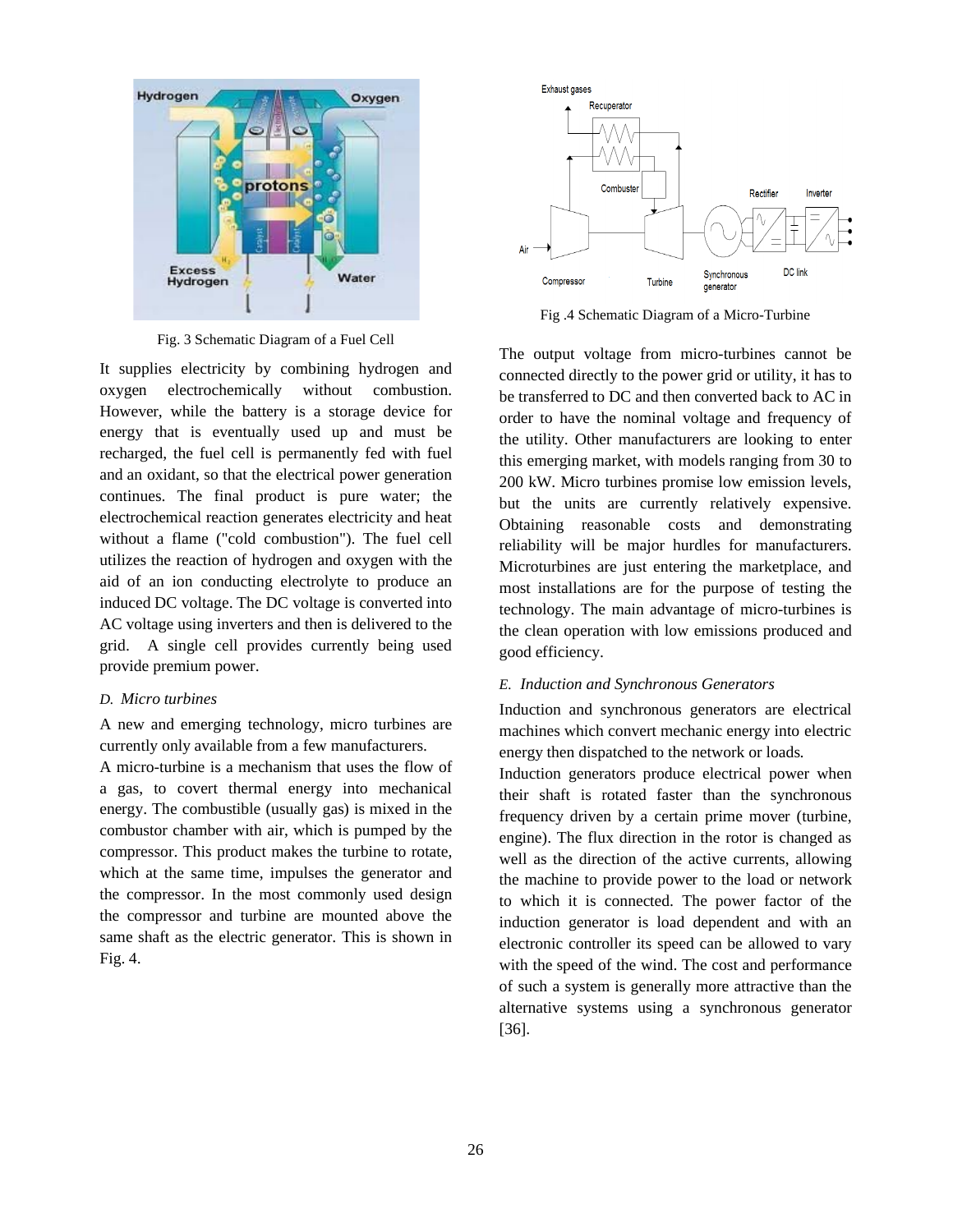

Fig.5. Synchronous Generator

The induction generator needs reactive power to build up the magnetic field, taking it from the mains. Therefore, the operation of the asynchronous machine is normally not possible without the corresponding three-phase mains. In that case, reactive sources such as capacitor banks would be required, making the reactive power for the generator and the load accessible at the respective locations. Hence, induction generators cannot be easily used as a backup generation unit, for instance during islanded operation [36]. The synchronous generator operates at a specific synchronous speed and hence is a constantspeed generator. In contrast with the induction generator, whose operation involves a lagging power factor, the synchronous generator has variable power factor characteristic and therefore is suitable for power factor correction applications. A generator connected to a very large (infinite bus) electrical system will have little or no effect on its frequency and voltage, as well as, its rotor speed and terminal voltage will be governed by the grid.

# IV.DG Applications

Distributed generation (DG) is currently being used by some customers to provide some or all of their electricity needs. There are many different potential applications for DG technologies. For example, some customers use DG to reduce demand charges imposed by their electric utility, while others use it to provide primary power or reduce environmental emissions. DG can also be used by electric utilities to enhance their distribution systems. Many other applications for DG solutions exist. The following is a list of those of potential interest to electric utilities and their customers.

## *A. Continuous Power*

In this application, the DG technology is operated at least 6,000 hours a year to allow a facility to generate some or all of its power on a relatively continuous basis Currently, DG is being utilized most often in a continuous power capacity for industrial applications such as food manufacturing, plastics, rubber, metals and chemical production. Commercial sector usage, while a fraction of total industrial usage, includes sectors such as grocery stores and hospitals.

# *B. Combined Heat and Power (CHP)*

Also referred to as Cooling, Heating, and Power or cogeneration, this DG technology is operated at least 6,000 hours per year to allow a facility to generate some or all of its power. A portion of the DG waste heat is used for water heating, space heating, steam generation or other thermal needs. In some instances this thermal energy can also be used to operate special cooling equipment.

CHP characteristics are similar to those of Continuous Power, and thus the two applications have almost identical customer profiles, though the high thermal demand here is not necessary for Continuous Power applications. As with Continuous Power, CHP is most commonly used by industry clients, with a small portion of overall installations in the commercial sector.

# *C. Peaking Power*

In a peaking power application, DG is operated between 200-3000 hours per year to reduce overall electricity costs. Units can be operated to reduce the utility's demand charges, to defer buying electricity during high-price periods, or to allow for lower rates from power providers by smoothing site demand Peaking power applications can be offered by energy companies to clients who want to reduce the cost of buying electricity during high-price periods. Currently DG peaking units are being used mostly in the commercial sector, as load profiles in the industrial sector are relatively flat. The most common applications are in educational facilities, lodging,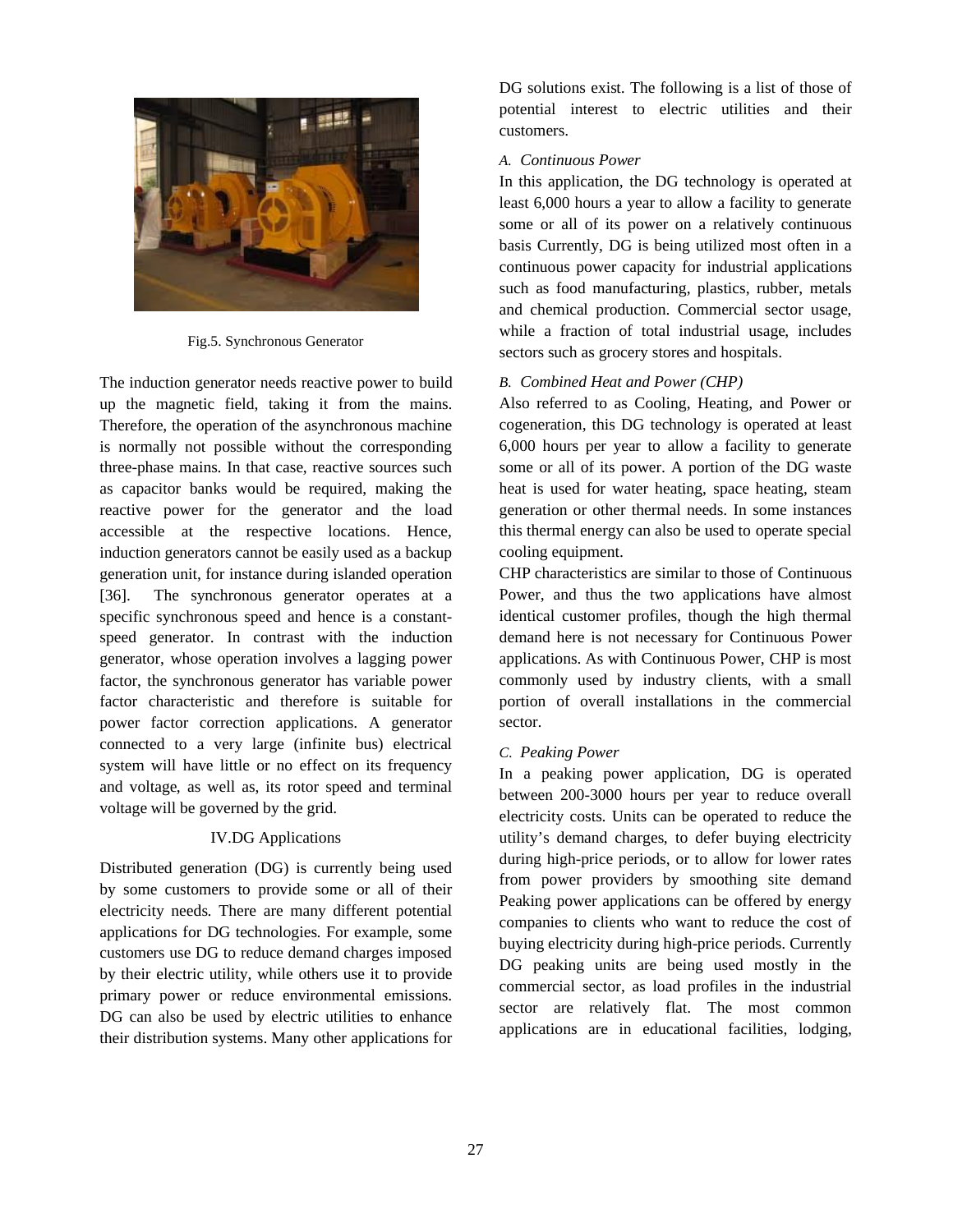miscellaneous retail sites and some industrial facilities with peaky load profiles.

# *D. Green Power*

DG units can be operated by a facility to reduce environmental emissions from generating its power supply. Green power could also be used by energy companies to supply customers who want to purchase power generated with low emissions.

# *E. Premium Power*

DG is used to provide electricity service at a higher level of reliability and/or power quality than typically available from the grid. The growing premium power market presents utilities with an opportunity to provide a value-added service to their clients. Customers typically demand uninterrupted power for a variety of applications, and for this reason, premium power is broken down into three further categories:

# *F. Emergency Power System*

This is an independent system that automatically provides electricity within a specified time frame to replace the normal source if it fails. The system is used to power critical devices whose failure would result in property damage and/or threatened health and safety. Customers include apartment, office and commercial buildings, hotels, schools, and a wide range of public gathering places.

# *G. Standby Power System*

This independent system provides electricity to replace the normal source if it fails and thus allows the customer's entire facility to continue to operate satisfactorily. Such a system is critical for clients like airports, fire and police stations, military bases, prisons, water supply and sewage treatment plants, natural gas transmission and distribution systems and dairy farms.

# *H. True Premium Power System*

Clients who demand uninterrupted power, free of all power quality problems such as frequency variations, voltage transients, dips, and surges, use this system. Power of this quality is not available directly from the grid – it requires both auxiliary power conditioning equipment and either emergency or standby power. Alternatively, a DG technology can be used as the

primary power source and the grid can be used as a backup. This technology is used by mission critical systems like airlines, banks, insurance companies, communications stations, hospitals and nursing homes.

# *I . Transmission and Distribution Deferral*

In some cases, placing DG units in strategic locations can help delay the purchase of new transmission or distribution systems and equipment such as distribution lines and substations. A detailed analysis of the life-cycle costs of the various alternatives is critical and issues relating to equipment deferrals must also be examined closely.

# *J. Ancillary Service Power*

DG is used by an electric utility to provide ancillary services (interconnected operations necessary to affect the transfer of electricity between the purchaser and the seller) at the transmission or distribution level. In markets where the electric industry has been deregulated and ancillary services unbundled (in the United Kingdom, for example), DG applications offer advantages over currently employed technologies. Ancillary services include spinning reserves (unloaded generation, which is synchronized and ready to serve additional demand) and non-spinning, or supplemental, reserves (operating reserve is not connected to the system but is capable of serving demand within a specific time or interruptible demand that can be removed from the system within a specified time). Other potential services range from transmission market reactive supply and voltage control, which uses generating facilities to maintain a proper transmission line voltage, to distribution level local area security, which provides back up power to end users in the case of a system fault. The characteristics that may influence the adoption of DG technologies for ancillary service applications will vary according to the service performed and the ultimate shape of the ancillary service market [37-39].

# V. IMPACT OF DG ON SYSTEM BEHAVIOUR

This section of the will show the impact of distributed generation on the voltage profile, system losses, and system reliability.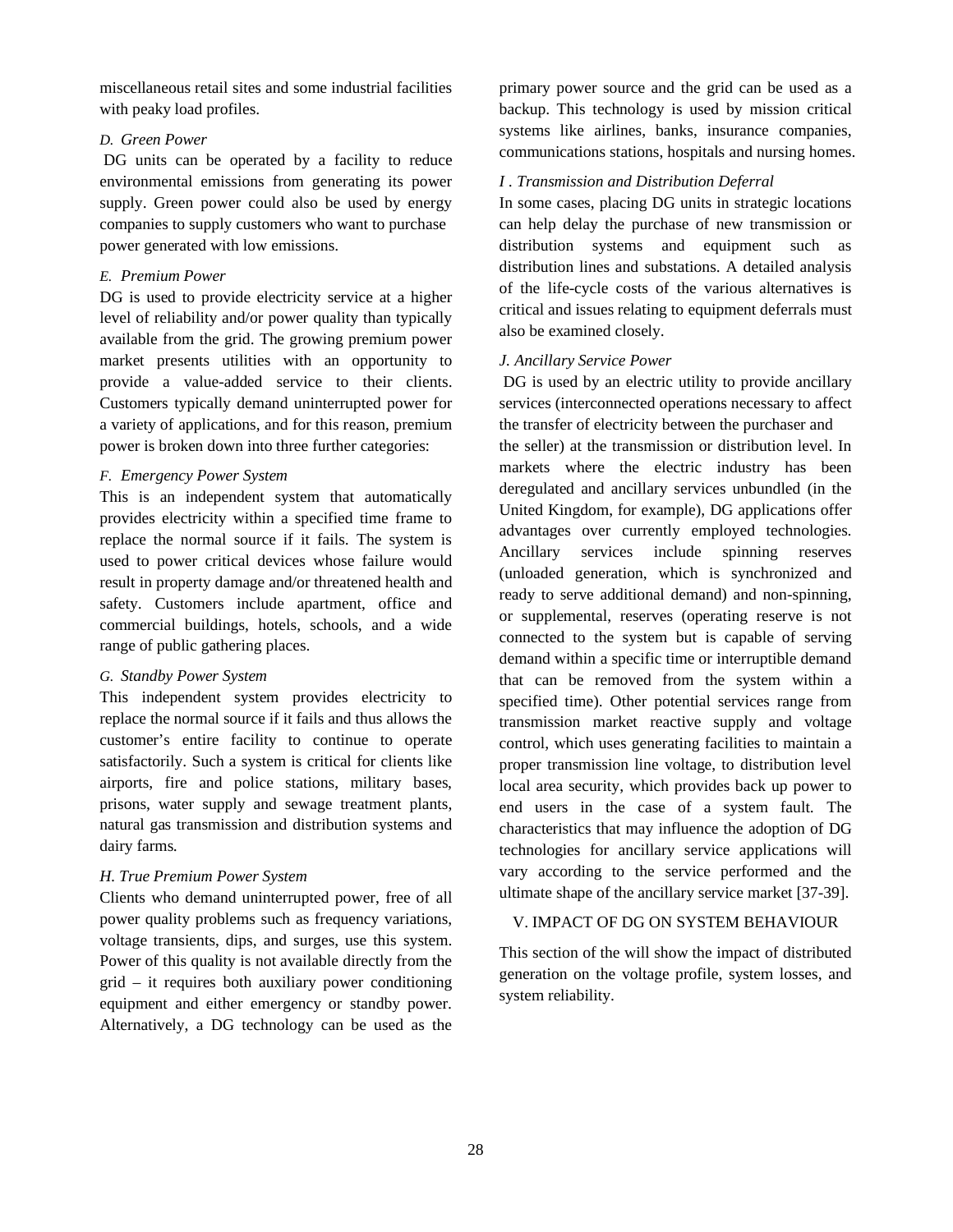# *A. Voltage Profile*

The distribution systems are usually regulated through tap changing at substation transformers and by the use of voltage regulators and capacitors on the feeders. This form of voltage regulation assumes power flows circulating from the substation to the loads. DG introduces meshed power flows that may interfere with the traditionally used regulation practices.

Voltage profile is improved by increasing the size of the distributed generator, but the sizing needs to be limited through careful study of the system or through the generator regulating itself as over voltages can occur for oversized generators.

#### *B. Losses*

DG causes a significant impact in electric losses due to its proximity to the load centres. DG units should be allocated in places where they provide a higher reduction of losses. This process of DG allocation is similar to capacitor allocation to minimize losses. The main difference is that the DG units cause impact on both the active and reactive power, while the capacitor banks only have impact in the reactive power flow.

In feeders with high losses, a small amount of DG strategically allocated (10-20% of the feeder load) could cause a significant reduction of losses [40]. With the connection of DG in a system power losses are reduced. For a particular DG capacity there is a location in the system such that if we connect DG at that location power losses are minimum in comparison when same DG is connected at any other point. An increase in system losses is especially noticeable with voltage-controlled synchronous generators as this type of generator will begin to "motor" and absorb reactive power produced on the system to regulate voltage. Another study found that the location of the distributed generation is important in reducing system losses and that increasing the sizing of distributed generation generally results in fewer losses, but the gains slowly diminish [41]. An additional study confirmed the results of the sizing study and also found that increasing penetration and power output of DG can result in increased system losses [42].

## *C. Reliability*

The goal of a power system is to supply electricity to its customers in an economical and reliable manner. It is important to plan and maintain reliable power systems because cost of interruptions and power outages can have severe economic impact on the utility and its customers. Traditionally, reliability analysis and evaluation techniques at the distribution level have been far less developed than at the generation level since distribution outages are more localized and less costly than generation or transmission level outages. However, analysis of customer outage data of utilities has shown that the largest individual contribution for unavailability of supply comes from distribution system failure.

One of the main purposes of integrating DG to distribution system is to increase the reliability of power supply. DG can be used as a back-up system or as a main supply. DG can also be operated during peak load periods in order to avoid additional charges.

## VI. CONCLUSION

Current existing electricity networks, in particular distribution and transmission systems, have been designed in radial distribution system with centralised generation as the power source to supply the load .Considering the rapid growth and installation of distributed generation in the power system network it is critical to make the grid more smarter and evaluate its performance precisely thus it can be applied appropriately and degradation of power quality and reliability can be avoided.

#### VII .REFERENCES

- [1] EIA, energy in brief homepage [online]. Available: http://tonto.eia.doe.gov/energyinbrief/renewableener gy.cfm
- [2] DOE, "The Potential Benefits of Distributed Generation and Rate-Related Issues that May Impede Their Expansion" 2007.
- [3] Lovins,"Small Is Profitable: The Hidden Economic Benefits of Making Electrical Resources the Right Size", Rocky Mountain Institute, 2002.
- [4] Takahashi, et al, "Policy Options to Support Distributed Resources". U. of Del., Ctr. for Energy & Env. Policy; 2005.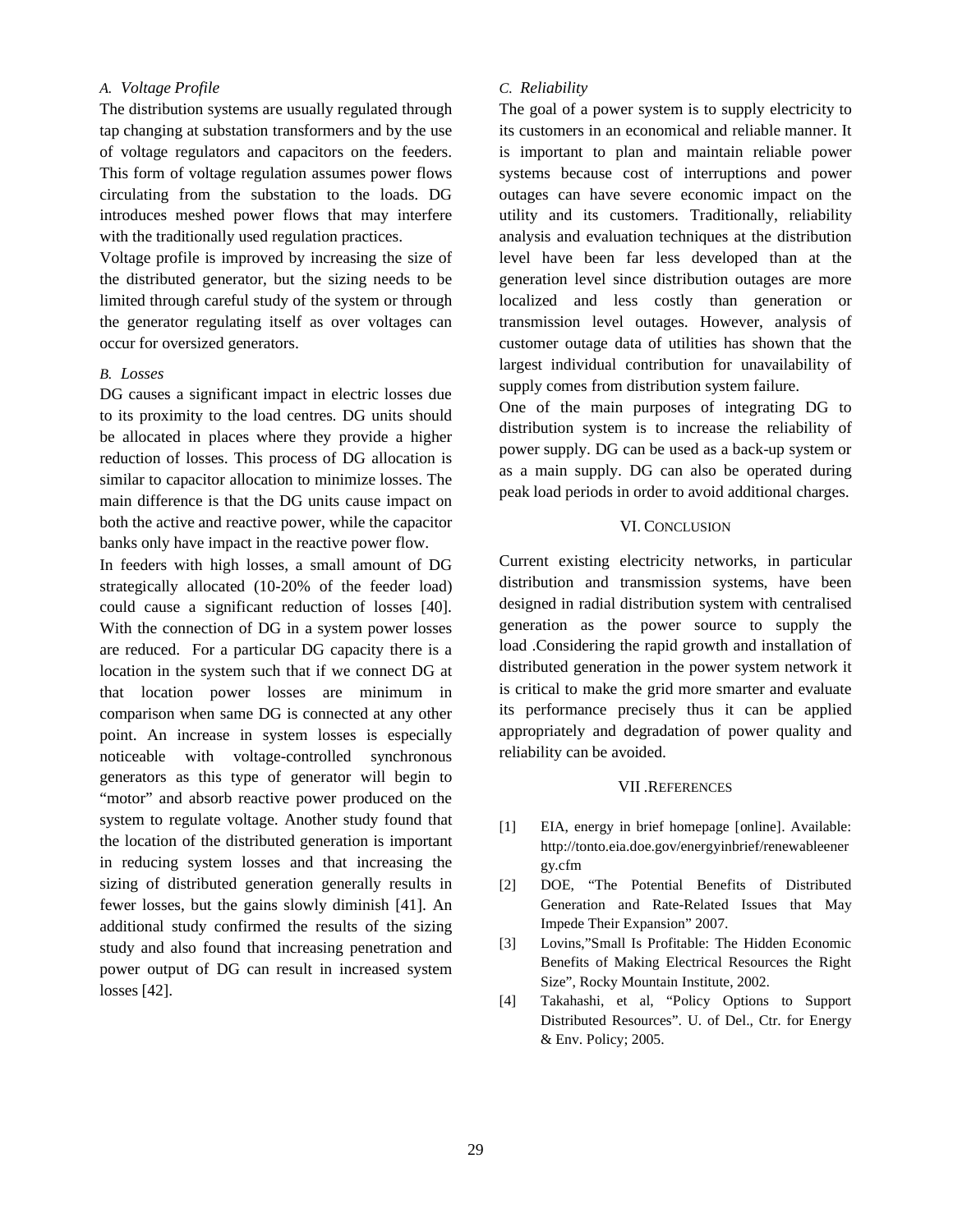- [5] Hirsch, cited in DOE, 2007
- [6] Rajat.K.Sen, Chris Namovicz , Jennifer Kish, "Distributed Generation: Its Role in Emerging Economies", SENTECH, Inc.
- [7] Daly, P.A.; Morrison, J., "Understanding the potential benefits of distributed generation on power delivery systems," *Rural Electric Power Conference, 2001* , vol.,no., pp.A2/1-A213, 2001
- [8] Joos, G., Ooi, B.T., McGillis, Galiana, F.D., Marceau, R., "The potential of distributed generation to provide ancillary services," *Power Engineering Society Summer Meeting, 2000. IEEE* , vol. No.3, pp.1762-1767, 2000.
- [9] A. Champers, "Distributed Generation: A Nontechnical Guide," PennWell, Tulsa, Oklahoma, pp. 283, 2001.
- [10] P. Dondi, D. Bayoumi, C. Haederli, D. Julian, and M. Suter, "Network integration of distributed power generation," London, United kingdom, 2002, pp. 1-9.
- [11] T. Ackermann, G. Andersson, and L. Soder, "Distributed generation: A definition," Electric Power Systems Research, vol. 57, pp. 195-204, 2001.
- [12] P. Chiradeja and R. Ramkumar, "An approach to quantify the technical benefits of distributed generation", *IEEE Transaction on Energy Conversion*, pp. 764-773,2004
- [13] H. Khan and M.A. Choudhry "Implementation of distributed generation algorithm for performance enhancement of distribution feeder under extreme load growth", *International Journal of Electrical Power and Energy Systems*, pp. 985-997, 2010
- [14] D.Q. Hung, N. Mithulanathan and R.C. Bansal, "Multiple distributed generators placement in primary distribution networks for loss reduction", *IEEE Transactions on Industrial Electronics*. (In Press).
- [15] N. Mithulanathan, T. Oo and L. V. Phu , "Distributed generator placement in power distribution system using Genetic Algorithm to reduce losses", *Thammasat International Journal on Science and Technology*, pp.55-62, 2004.
- [16] S. Ghosh, S.P. Ghoshal and S. Ghosh, "Optimal sizing and placement of DG in network system". *International Journal of Electrical Power and Energy Systems*, pp. 849-856, 2010.
- [17] I. Ziari, G. Ledwich, A. Ghosh, D. Cornforth and M. Wishart , "Optimal allocation and sizing of DGs in distribution networks", *Proc. of IEEE Power and energy society general meeting,* pp.1-8, 2010.
- [18] R.M. Kamel and B. Karmanshahi "Optimal size and location of DGs for minimizing power losses in a primary distribution network", *Transaction on Computer Science and Electrical and Electronics Engineering*, pp.137-144, 2009.
- [19] D. Singh, D. Singh and K.S. Verma "Multi-objective" optimization for DG planning with load models", *IEEE Transactions on Power Systems*, pp. 427- 436,2009.
- [20] Celli G., Ghiani E., Mocci S. and Pilo F., "A multiobjective evolutionary algorithm for the sizing and siting of distributed generation," *IEEE Transactions on Power Systems*, 2005, vol. 20, no. 2, pp 750-757.
- [21] Devi A.L. and Subramanyam B., "Sizing of DG unit operated at optimal power factor to reduce losses in radial distribution - a case study," *Journal of Theoretical and Applied Information Technology*, 2005- 2008, pp 973-980.
- [22] Dasan S.G.B. and Devi R.P.K., "Optimal siting and sizing of hybrid distributed generation using fuzzy-EP," *International Journal of Distributed Energy Resources*, 2010, vol.6 no.2, pp 163-188.
- [23] Wallace A.R. and Harrison G.P., "Planning for optimal accommodation of dispersed generation in distribution networks," *Proceedings 17th International Conference on Electricity Distribution CIRED 2003*, 12 - 15 May 2003,Barcelona, Spain.
- [24] Dent C.J., Ochoa L.F. and Harrison G.P., "Network" distributed generation capacity analysis using OPF with voltage step constraints," *IEEE Transactions on Power Systems*, 2010, Vol. 25, No. 1, pp 296-304.
- [25] Harrison G.P., Piccolo A., Siano P. and Wallace A.R., "Hybrid GA and OPF evaluation of network capacity for distributed generation connections," *Electric Power Systems Research* 78 (2008), pp 392–398.
- [26] Singh D., Singh D., Verma K.S., "Multi objective optimization for DG planning with load models," *IEEE Transactions on Power Systems*, 2009, vol. 24, no.1, pp 427-436.
- [27] Singh R.K. and Goswami S.K., "Optimum allocation of distributed generations based on nodal pricing for profit, loss reduction, and voltage improvement including voltage rise issue," *Electrical Power and Energy Systems*, 2010, pp 637–644.
- [28] Khan H. and Choudhry M.A., "Implementation of distributed generation (IDG) algorithm for performance enhancement of distribution feeder